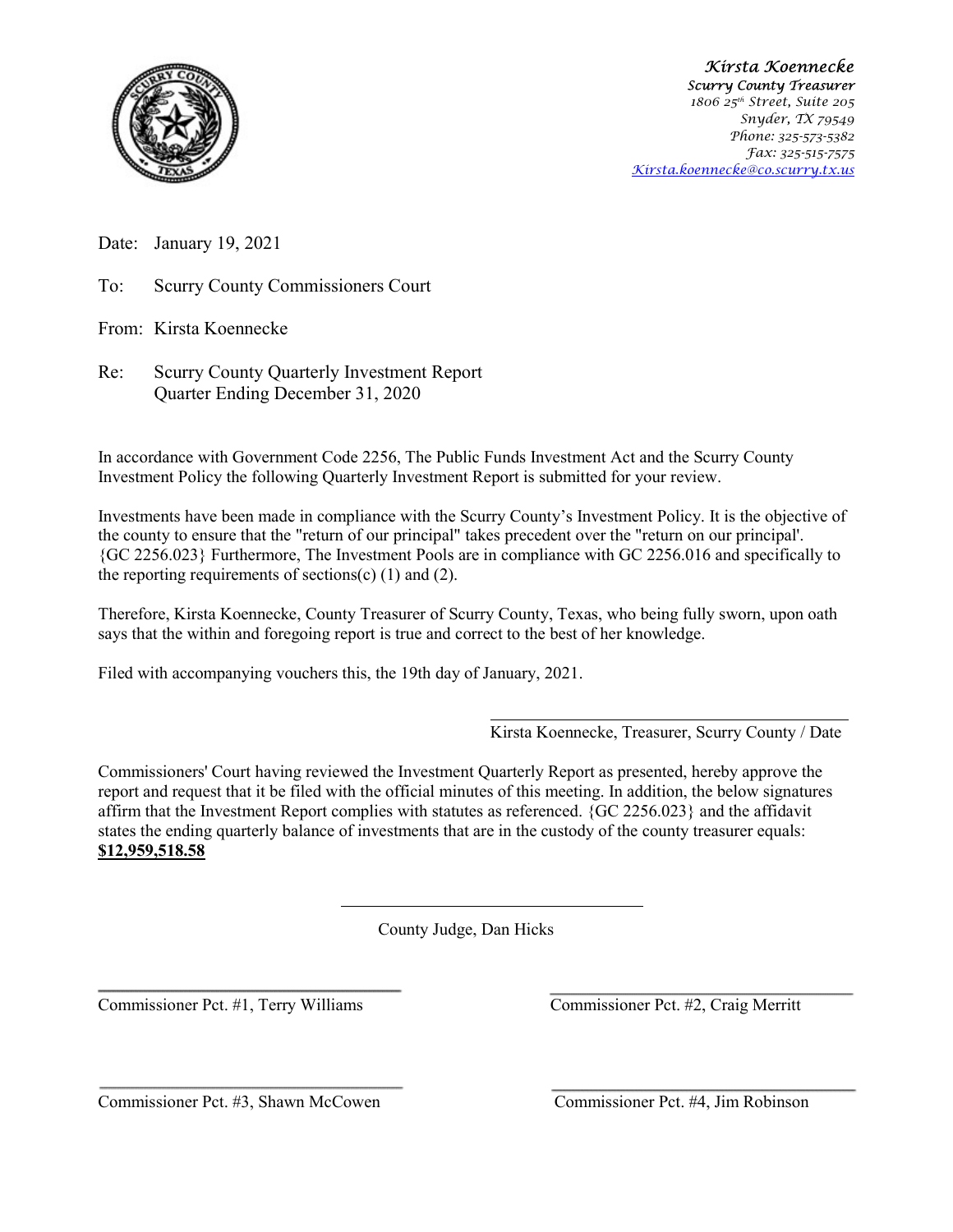## Scurry County

## Quarterly Investment Report

| Fund                              | Security           |     | 1st Qtr. Bal       |     | <b>Interest Earned</b> | <b>Interest Rate</b> | 2nd Otr. Bal June        | <b>Interest Earned</b>   | <b>Interest Rate</b> |    | 3rd Otr. Bal Sept Interest Earned |             | <b>Interest Rate</b> | 4th Otr. Bal Dec          |           | <b>Interest Earned</b> | <b>Interest Rate</b> |
|-----------------------------------|--------------------|-----|--------------------|-----|------------------------|----------------------|--------------------------|--------------------------|----------------------|----|-----------------------------------|-------------|----------------------|---------------------------|-----------|------------------------|----------------------|
|                                   | <b>Description</b> |     | March 31, 2020     |     | in 1st Qtr.            | March 31, 2020       | 30, 2020                 | in 2nd Qtr.              | June 30, 2020        |    | 30, 2020                          | in 3rd Qtr. | Sept 30, 2020        | 31, 2020                  |           | in 4th Qtr.            | Dec 31, 2020         |
| <b>General Fund</b>               | <b>FICA</b>        |     | $$1,034,816.66$ \$ |     | 3,238.23               |                      | 0.85% \$ 1,035,443.36 \$ | 626.70                   |                      |    | 0.17% \$ 1,035,685.95 \$          | 242.59      |                      | 0.05% \$ 1,035,764.56 \$  |           | 78.61                  | 0.02%                |
|                                   | TexPool            |     | 160,690.64 \$      |     | 556.11                 | 1.10% \$             | 160,816.08 \$            | 125.44                   | $0.22\%$ \$          |    | 160,888.20 \$                     | 72.12       | $0.15\%$ \$          | 160,935.11 \$             |           | 46.91                  | 0.09090%             |
|                                   | <b>Texas Class</b> | S   | 7,781,629.01       | - S | 36,883.81              | 1.47% \$             | 5,265,811.87 \$          | 13,404.21                |                      |    | 0.59% \$ 3,670,205.28 \$          | 4,393.41    | $0.251\%$ \$         | 6,817,865.98 \$           |           | 1,378.11               | 0.1398%              |
| <b>Emergency Contingency Fund</b> | <b>Texas Class</b> |     |                    |     | $\sim$                 | 1.47% \$             | 1,001,806.59 \$          | 1,806.59                 |                      |    | 0.59% \$ 1,002,669.15 \$          | 862.56      |                      | 0.251% \$ 1,003,060.51 \$ |           | 391.36                 | 0.1398%              |
|                                   | Total              |     | $$8,977,136.31$ \$ |     | 40,678.15              |                      | $$7,463,877.90$ \$       | 15,962.94                |                      |    | $$5,869,448.58$ \$                | 5,570.68    |                      | $$9,017,626.16$ \$        |           | 1,894.99               |                      |
| Road & Bridge                     | TexPool            |     | 44,430.30 \$       |     | 153.73                 | $1.10\%$ \$          | 44,465.03 \$             | 34.73                    | $0.22\%$ \$          |    | 44,484.93 \$                      | 19.90       | $0.15\%$ \$          | 44.497.92 \$              |           | 12.99                  | 0.09090%             |
|                                   | <b>Texas Class</b> | S.  | 3,368,785.08 \$    |     | 9,605.69               |                      | 1.47% \$ 2,875,354.48 \$ | 6,569.40                 |                      |    | 0.59% \$ 2,877,830.22 \$          | 2,475.74    |                      | 0.251% \$ 2,878,953.34 \$ |           | 1,123.12               | 0.1398%              |
|                                   | Total              |     | \$3,413,215.38     |     | 9,759.42               |                      | $$2,919,819.51$ \$       | 6,604.13                 |                      |    | $$2,922,315.15$ \$                | 2,495.64    |                      | \$2,923,451.26            |           | 1,136.11               |                      |
| <b>Senior Center</b>              | TexPool            | Ś   | $0.61 \quad $$     |     | $\sim$                 | 0% \$                | $0.61 \quad $$           | $\overline{\phantom{a}}$ | $0.00\%$ \$          |    | $0.61 \quad $$                    |             | $0\%$ \$             |                           | $0.61$ \$ |                        | 0%                   |
| <b>Adult Probation</b>            | TexPool            |     | 10,540.01 \$       |     | 36.42                  | $1.10\%$ \$          | 10,548.16 \$             | 8.15                     | $0.22\%$ \$          |    | 10,552.83 \$                      | 4.67        | $0.15\%$ \$          | 10,556.00 \$              |           | 3.17                   | 0.09090%             |
| Law Enforcement I&S               | TexPool            |     | 133,111.34 \$      |     | 460.59                 | 1.10% \$             | 133,215.16 \$            | 103.82                   | $0.22\%$ \$          |    | 133.274.83 \$                     | 59.67       | $0.15\%$ \$          | 133,313.70 \$             |           | 12.99                  | 0.09090%             |
|                                   | Texas Class        |     | 255,091.87 \$      |     | 741.86                 | 1.47% \$             | 155,244.58 \$            | 458.29                   | $0.59%$ \$           |    | 82,550.85 \$                      | 90.03       | $0.251\%$ \$         | 86,301.55 \$              |           | 33.29                  | 0.1398%              |
|                                   | Total              | Ś.  | 388,203.21 \$      |     | 1,202.45               |                      | 288,459.74 \$            | 562.11                   |                      | Ś. | 215,825.68 \$                     | 149.70      |                      | 219,615.25 \$             |           | 46.28                  |                      |
| <b>Hermleigh Water Works</b>      | TexPool            | S.  | 112,651.68 \$      |     | 389.85                 | $1.10\%$ \$          | 112,739.57 \$            | 87.89                    | $0.22\%$ \$          |    | 112,790.05 \$                     | 50.48       | $0.15\%$ \$          | 112,822.94 \$             |           | 32.89                  | 0.09090%             |
| Airport                           | Texas Class        | - S | 154,567.72 \$      |     | 650.78                 | 1.47% \$             | 154,881.21 \$            | 313.49                   | $0.59%$ \$           |    | 255,015.81 \$                     | 134.60      | $0.251\%$ \$         | 255,115.32 \$             |           | 99.51                  | 0.1398%              |
| <b>EMS</b>                        | Texas Class        | - S | 300,789.50 \$      |     | 1,266.48               | 1.47% \$             | 330,650.72 \$            | 639.87                   | $0.59%$ \$           |    | 330,935.45 \$                     | 284.73      | $0.251\%$ \$         | 430,887.65 \$             |           | 125.30                 | 0.1398%              |
| <b>Totals</b>                     |                    |     | \$13,357,104.42    |     | 53,983.55              |                      | $$11,280,977.42$ \$      | 24,178.58                |                      |    | $$9,716,884.16$ \$                | 8,690.50    |                      | $$12,959,518.58$ \$       |           | 3,335.08               |                      |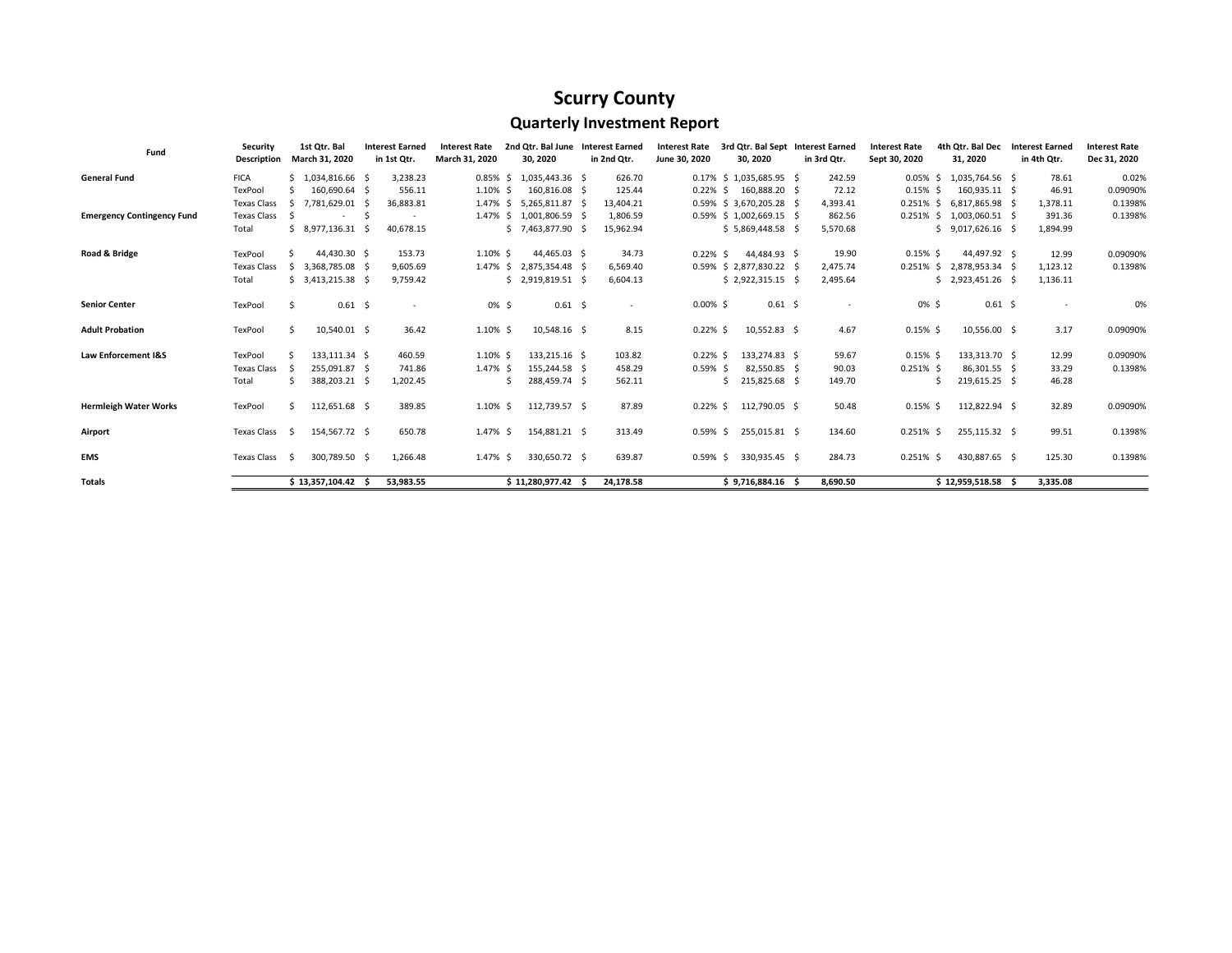| 1-08-2021 3:24 PM<br>FUND<br>DEPT : $N/A$ | : 10 -GENERAL FUND       |                                                                                                                                                                |  | SUMMARY DETAIL LISTING PAGE: 1<br>ACTIVE ACCOUNTS ONLY TRANSACTION DATE: 10/01/2020 THRU 12/31/2020<br>ACCOUNTS: 101-0001 | THRU 101-0013 |                                 |
|-------------------------------------------|--------------------------|----------------------------------------------------------------------------------------------------------------------------------------------------------------|--|---------------------------------------------------------------------------------------------------------------------------|---------------|---------------------------------|
|                                           |                          |                                                                                                                                                                |  |                                                                                                                           |               | =====AMOUNT==== ====BALANCE==== |
|                                           | 101-0001 TEXPOOL-GENERAL |                                                                                                                                                                |  |                                                                                                                           |               |                                 |
|                                           |                          | BEGINNING BALANCE                                                                                                                                              |  |                                                                                                                           |               | 160,888.20                      |
|                                           |                          | ============ OCTOBER ACTIVITY DB: 18.22 CR: 0.00                                                                                                               |  |                                                                                                                           | 18.22         |                                 |
|                                           |                          |                                                                                                                                                                |  | ============ NOVEMBER ACTIVITY DB:        16.28 CR:         0.00                                                          | 16.28         |                                 |
|                                           |                          |                                                                                                                                                                |  | ============ DECEMBER ACTIVITY DB: $12.41$ CR: $0.00$                                                                     | 12.41         |                                 |
|                                           |                          | ============= ACCOUNT TOTAL DB: 46.91 CR:                                                                                                                      |  | 0.00                                                                                                                      | 46.91         |                                 |
|                                           |                          | ENDING BALANCE                                                                                                                                                 |  |                                                                                                                           |               | 160,935.11                      |
|                                           | 101-0005 WTSB CD # 22419 |                                                                                                                                                                |  |                                                                                                                           |               |                                 |
|                                           |                          | BEGINNING BALANCE                                                                                                                                              |  |                                                                                                                           |               | 0.00                            |
|                                           | 101-0011 FICA INVESTMENT |                                                                                                                                                                |  |                                                                                                                           |               |                                 |
|                                           |                          | BEGINNING BALANCE                                                                                                                                              |  |                                                                                                                           |               | 1,035,685.95                    |
|                                           |                          | ============ OCTOBER ACTIVITY DB: 43.98 CR: 0.00                                                                                                               |  |                                                                                                                           | 43.98         |                                 |
|                                           |                          | ============ NOVEMBER ACTIVITY DB: 17.03 CR: 0.00                                                                                                              |  |                                                                                                                           | 17.03         |                                 |
|                                           |                          | $\texttt{-----}$ =========== DECEMBER ACTIVITY DB: $17.60$ CR:                                                                                                 |  | 0.00                                                                                                                      | 17.60         |                                 |
|                                           |                          | $\begin{tabular}{lcccccc} \texttt{-----} \texttt{-----} & \texttt{ACCOUNT TOTAL} & \texttt{DB:} & \texttt{78.61} & \texttt{CR:} & \texttt{0.00} \end{tabular}$ |  |                                                                                                                           | 78.61         |                                 |
|                                           |                          | ENDING BALANCE                                                                                                                                                 |  |                                                                                                                           |               | 1,035,764.56                    |
| 101-0012                                  | TXCLASS-GENERAL          |                                                                                                                                                                |  |                                                                                                                           |               |                                 |
|                                           |                          | BEGINNING BALANCE                                                                                                                                              |  |                                                                                                                           |               | 3,670,205.28                    |
|                                           |                          |                                                                                                                                                                |  | ============= OCTOBER ACTIVITY DB: 254,256.23 CR: 607,434.82CR 353,178.59CR                                               |               |                                 |
|                                           |                          | ============= NOVEMBER ACTIVITY DB: 404.00 CR:                                                                                                                 |  | 0.00                                                                                                                      | 404.00        |                                 |
|                                           |                          |                                                                                                                                                                |  | ============= DECEMBER ACTIVITY DB: 7,000,435.29 CR: 3,500,000.00CR 3,500,435.29                                          |               |                                 |
|                                           |                          |                                                                                                                                                                |  | $\overline{0}$ ============ ACCOUNT TOTAL DB: 7,255,095.52 CR: 4,107,434.82CR 3,147,660.70                                |               |                                 |
|                                           |                          | ENDING BALANCE                                                                                                                                                 |  |                                                                                                                           |               | 6,817,865.98                    |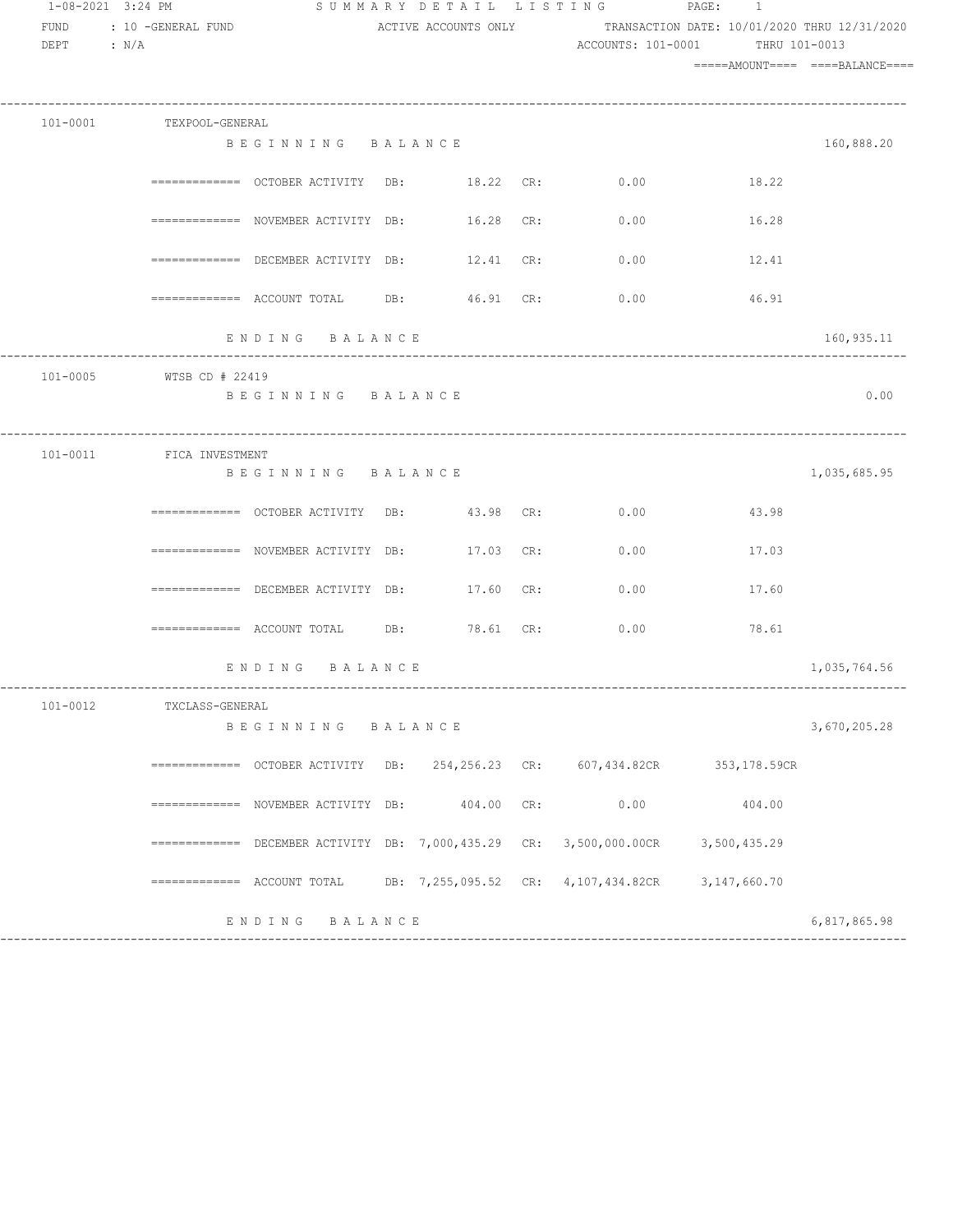| 1-08-2021 3:24 PM              |                                                   |                                         |                 | SUMMARY DETAIL LISTING<br>PAGE: 2                                                       |               |              |
|--------------------------------|---------------------------------------------------|-----------------------------------------|-----------------|-----------------------------------------------------------------------------------------|---------------|--------------|
| FUND<br>DEPT : N/A             | : 10 -GENERAL FUND                                |                                         |                 | ACTIVE ACCOUNTS ONLY TRANSACTION DATE: 10/01/2020 THRU 12/31/2020<br>ACCOUNTS: 101-0001 | THRU 101-0013 |              |
|                                |                                                   |                                         |                 |                                                                                         |               |              |
|                                | 101-0013 TXCLASS EMERGENCY CONTINGENCY            |                                         |                 |                                                                                         |               |              |
|                                |                                                   | BEGINNING BALANCE                       |                 |                                                                                         |               | 1,002,669.15 |
|                                |                                                   |                                         |                 |                                                                                         |               |              |
|                                | ============ OCTOBER ACTIVITY DB: 150.44 CR: 0.00 |                                         |                 |                                                                                         | 150.44        |              |
|                                | ============ NOVEMBER ACTIVITY DB:                |                                         | 122.17 CR:      | 0.00                                                                                    | 122.17        |              |
|                                | ============ DECEMBER ACTIVITY DB:                |                                         | 118.75 CR:      | 0.00                                                                                    | 118.75        |              |
|                                |                                                   |                                         | 391.36 CR:      | 0.00                                                                                    | 391.36        |              |
|                                |                                                   | ENDING BALANCE                          |                 |                                                                                         |               | 1,003,060.51 |
|                                |                                                   |                                         |                 | 000 ERRORS IN THIS REPORT! *-*-*-*-*-*-*-*-*-*-*-*-*-*-                                 |               |              |
|                                |                                                   |                                         |                 | ** REPORT TOTALS ** --- DEBITS --- -- -- CREDITS ---                                    |               |              |
|                                |                                                   | BEGINNING BALANCES:                     | 5,869,448.58    | 0.00                                                                                    |               |              |
|                                |                                                   | REPORTED ACTIVITY:                      | 7, 255, 612.40  | 4,107,434.82CR                                                                          |               |              |
|                                |                                                   | ENDING BALANCES:                        | 13, 125, 060.98 | 4,107,434.82CR                                                                          |               |              |
|                                |                                                   | TOTAL FUND ENDING BALANCE: 9,017,626.16 |                 |                                                                                         |               |              |
| FUND: 15 -ROAD AND BRIDGE FUND |                                                   |                                         |                 |                                                                                         |               |              |
|                                | 101-0001 TEXPOOL-R&B                              |                                         |                 |                                                                                         |               |              |
|                                |                                                   | BEGINNING BALANCE                       |                 |                                                                                         |               | 44,484.93    |
|                                | ============ OCTOBER ACTIVITY DB: 5.04 CR: 0.00   |                                         |                 |                                                                                         | 5.04          |              |
|                                |                                                   |                                         |                 |                                                                                         |               |              |
|                                | ============= NOVEMBER ACTIVITY DB:               |                                         | 4.54 CR:        | 0.00                                                                                    | 4.54          |              |
|                                | ============ DECEMBER ACTIVITY DB:                |                                         | 3.41 CR:        | 0.00                                                                                    | 3.41          |              |
|                                |                                                   |                                         |                 | ============= ACCOUNT TOTAL DB: 12.99 CR: 0.00 12.99                                    |               |              |
|                                |                                                   | ENDING BALANCE                          |                 |                                                                                         |               | 44,497.92    |
|                                | 101-0005 WTSB CD # 22420                          |                                         |                 |                                                                                         |               |              |
|                                |                                                   | BEGINNING BALANCE                       |                 |                                                                                         |               | 0.00         |
|                                | 101-0012 TXCLASS-ROAD&BRIDGE                      |                                         |                 |                                                                                         |               |              |
|                                |                                                   | BEGINNING BALANCE                       |                 |                                                                                         |               | 2,877,830.22 |
|                                | ============= OCTOBER ACTIVITY DB: 431.75 CR:     |                                         |                 | 0.00                                                                                    | 431.75        |              |
|                                | ============ NOVEMBER ACTIVITY DB:                |                                         | 350.61 CR:      | 0.00                                                                                    | 350.61        |              |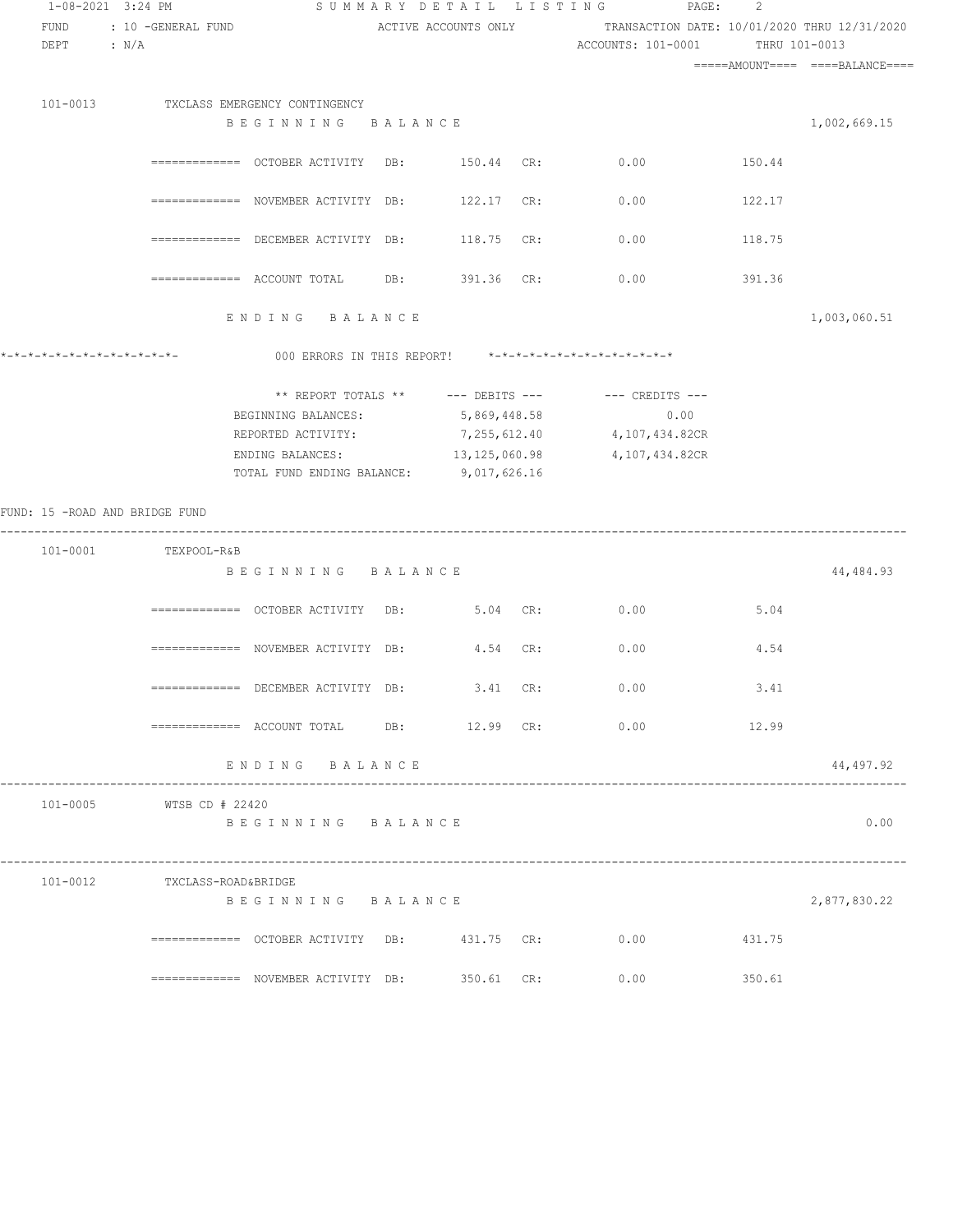| 1-08-2021 3:24 PM            |                            |                                                |              |      | SUMMARY DETAIL LISTING PAGE: 3                                                                                                 |        |                                  |
|------------------------------|----------------------------|------------------------------------------------|--------------|------|--------------------------------------------------------------------------------------------------------------------------------|--------|----------------------------------|
| FUND                         |                            |                                                |              |      | : 15 -ROAD AND BRIDGE FUND                  ACTIVE ACCOUNTS ONLY                  TRANSACTION DATE: 10/01/2020 THRU 12/31/2020 |        |                                  |
| DEPT : $N/A$                 |                            |                                                |              |      | ACCOUNTS: 101-0001 THRU 101-0013                                                                                               |        |                                  |
|                              |                            |                                                |              |      |                                                                                                                                |        | =====AMOUNT====  ====BALANCE==== |
|                              |                            |                                                |              |      |                                                                                                                                |        |                                  |
|                              |                            | ============= DECEMBER ACTIVITY DB: 340.79 CR: |              |      | $0.03$ CR                                                                                                                      | 340.76 |                                  |
|                              |                            |                                                |              |      | $\overline{\phantom{0}}$ ============ ACCOUNT TOTAL DB: 1,123.15 CR: 0.03CR 1,123.12                                           |        |                                  |
|                              |                            |                                                |              |      |                                                                                                                                |        |                                  |
|                              |                            | ENDING BALANCE                                 |              |      |                                                                                                                                |        | 2,878,953.34                     |
| *_*_*_*_*_*_*_*_*_*_*_*_*_*_ |                            |                                                |              |      | 000 ERRORS IN THIS REPORT! *-*-*-*-*-*-*-*-*-*-*-*-*-*-                                                                        |        |                                  |
|                              |                            |                                                |              |      | ** REPORT TOTALS ** --- DEBITS --- -- CREDITS ---                                                                              |        |                                  |
|                              |                            | BEGINNING BALANCES: 2, 922, 315.15             |              |      | 0.00                                                                                                                           |        |                                  |
|                              |                            | REPORTED ACTIVITY:                             | 1,136.14     |      | 0.03CR                                                                                                                         |        |                                  |
|                              |                            | ENDING BALANCES:                               | 2,923,451.29 |      | $0.03$ CR                                                                                                                      |        |                                  |
|                              |                            | TOTAL FUND ENDING BALANCE: 2, 923, 451.26      |              |      |                                                                                                                                |        |                                  |
|                              |                            |                                                |              |      |                                                                                                                                |        |                                  |
| FUND: 19 -SENIOR CENTER      |                            |                                                |              |      |                                                                                                                                |        |                                  |
|                              | 101-0001 TEXPOOL SR CENTER |                                                |              |      |                                                                                                                                |        |                                  |
|                              |                            | BEGINNING BALANCE                              |              |      |                                                                                                                                |        | 0.61                             |
|                              |                            |                                                |              |      |                                                                                                                                |        |                                  |
|                              |                            |                                                |              |      |                                                                                                                                |        |                                  |
|                              |                            |                                                |              |      | 000 ERRORS IN THIS REPORT! *-*-*-*-*-*-*-*-*-*-*-*-*-*-                                                                        |        |                                  |
|                              |                            |                                                |              |      | ** REPORT TOTALS ** --- DEBITS --- -- -- CREDITS ---                                                                           |        |                                  |
|                              |                            | BEGINNING BALANCES:                            |              | 0.61 | 0.00                                                                                                                           |        |                                  |
|                              |                            |                                                |              |      |                                                                                                                                |        |                                  |
|                              |                            | REPORTED ACTIVITY:                             |              | 0.00 | 0.00                                                                                                                           |        |                                  |
|                              |                            | ENDING BALANCES:                               |              | 0.61 | 0.00                                                                                                                           |        |                                  |
|                              |                            | TOTAL FUND ENDING BALANCE:                     |              | 0.61 |                                                                                                                                |        |                                  |
| FUND: 38 -CSCD FUND          |                            |                                                |              |      |                                                                                                                                |        |                                  |
| 101-0001                     | TEXPOOL-APROB              |                                                |              |      |                                                                                                                                |        |                                  |
|                              |                            | BEGINNING BALANCE                              |              |      |                                                                                                                                |        | 10,552.83                        |
|                              |                            | ============ OCTOBER ACTIVITY DB: 1.23 CR:     |              |      | 0.00                                                                                                                           | 1.23   |                                  |
|                              |                            | ============ NOVEMBER ACTIVITY DB:             | 1.07 CR:     |      |                                                                                                                                | 1.07   |                                  |
|                              |                            |                                                |              |      | 0.00                                                                                                                           |        |                                  |
|                              |                            | ============ DECEMBER ACTIVITY DB:             | $0.87$ CR:   |      | 0.00                                                                                                                           | 0.87   |                                  |
|                              |                            | ============= ACCOUNT TOTAL DB: 3.17 CR:       |              |      | 0.00                                                                                                                           | 3.17   |                                  |
|                              |                            | ENDING BALANCE                                 |              |      |                                                                                                                                |        | 10,556.00                        |
|                              |                            |                                                |              |      |                                                                                                                                |        |                                  |
|                              | 101-0012 TXCLASS-PROBATION |                                                |              |      |                                                                                                                                |        |                                  |
|                              |                            | BEGINNING BALANCE                              |              |      |                                                                                                                                |        | 0.00                             |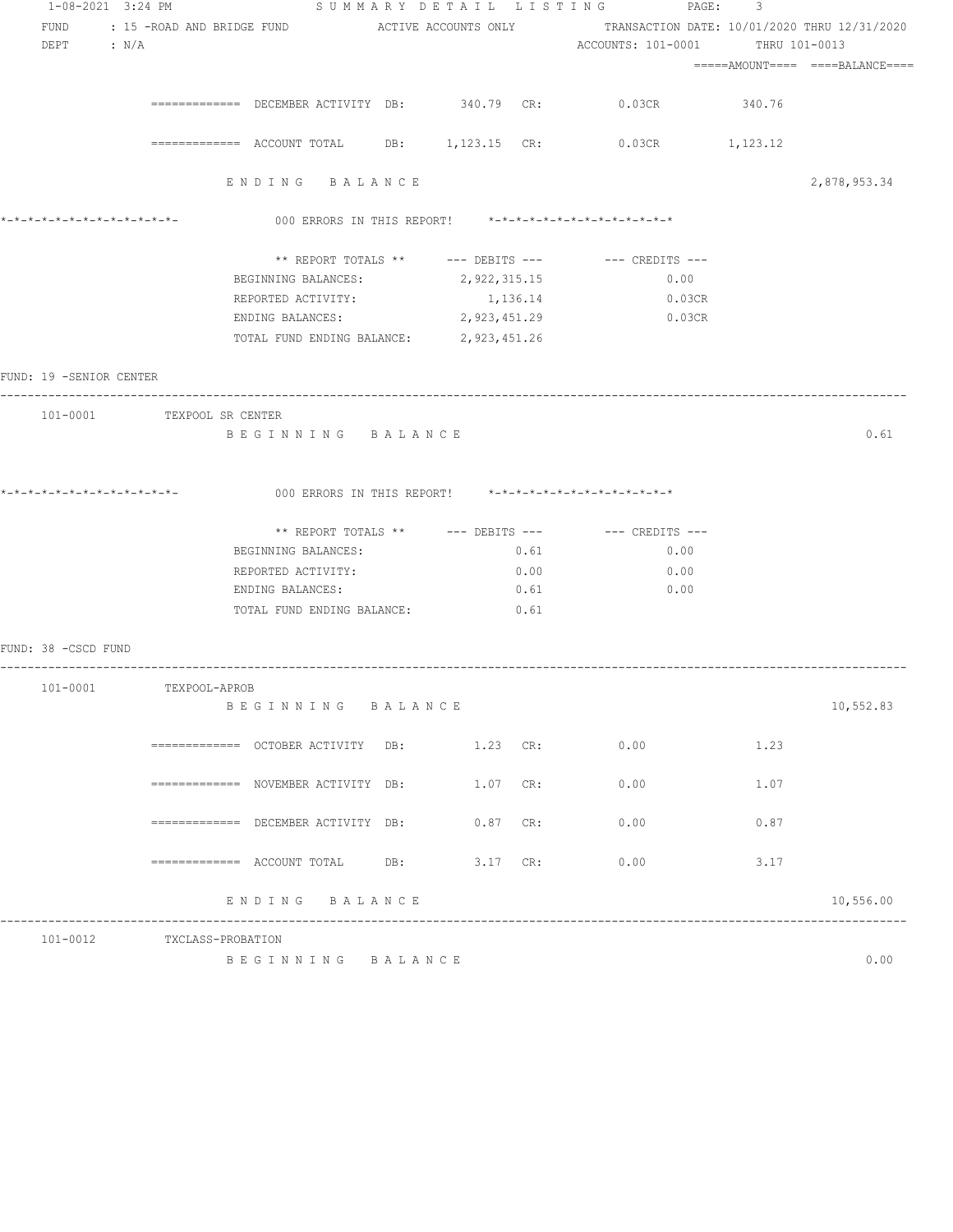| 1-08-2021 3:24 PM                  |                             |                                                         |                |      | SUMMARY DETAIL LISTING PAGE: 4                                    |          |                                 |
|------------------------------------|-----------------------------|---------------------------------------------------------|----------------|------|-------------------------------------------------------------------|----------|---------------------------------|
| FUND                               | : 38 -CSCD FUND             |                                                         |                |      | ACTIVE ACCOUNTS ONLY TRANSACTION DATE: 10/01/2020 THRU 12/31/2020 |          |                                 |
| $DEF$ : $N/A$                      |                             |                                                         |                |      | ACCOUNTS: 101-0001 THRU 101-0013                                  |          |                                 |
|                                    |                             |                                                         |                |      |                                                                   |          | =====AMOUNT==== ====BALANCE==== |
|                                    |                             |                                                         |                |      |                                                                   |          |                                 |
|                                    |                             | 000 ERRORS IN THIS REPORT! *-*-*-*-*-*-*-*-*-*-*-*-*-*- |                |      |                                                                   |          |                                 |
|                                    |                             |                                                         |                |      | ** REPORT TOTALS ** $---$ DEBITS --- $---$ CREDITS ---            |          |                                 |
|                                    |                             | BEGINNING BALANCES:                                     | 10,552.83      |      | 0.00                                                              |          |                                 |
|                                    |                             | REPORTED ACTIVITY:                                      |                | 3.17 | 0.00                                                              |          |                                 |
|                                    |                             | ENDING BALANCES: 10,556.00                              |                |      | 0.00                                                              |          |                                 |
|                                    |                             | TOTAL FUND ENDING BALANCE: 10,556.00                    |                |      |                                                                   |          |                                 |
|                                    |                             |                                                         |                |      |                                                                   |          |                                 |
| FUND: 61 -LE CONSTRUCTION I&S FUND |                             |                                                         |                |      |                                                                   |          |                                 |
|                                    | 101-0001 LE COMPLEX I&S     |                                                         |                |      |                                                                   |          |                                 |
|                                    |                             | BEGINNING BALANCE                                       |                |      |                                                                   |          | 133, 274.83                     |
|                                    |                             |                                                         |                |      |                                                                   |          |                                 |
|                                    |                             | ============ OCTOBER ACTIVITY DB: 15.11 CR: 0.00        |                |      |                                                                   | 15.11    |                                 |
|                                    |                             | ============ NOVEMBER ACTIVITY DB: 13.50 CR: 0.00       |                |      |                                                                   | 13.50    |                                 |
|                                    |                             |                                                         |                |      |                                                                   |          |                                 |
|                                    |                             | ============= DECEMBER ACTIVITY DB: $10.26$ CR: 0.00    |                |      |                                                                   | 10.26    |                                 |
|                                    |                             |                                                         |                |      |                                                                   |          |                                 |
|                                    |                             | ============= ACCOUNT TOTAL DB: 38.87 CR: 0.00          |                |      |                                                                   | 38.87    |                                 |
|                                    |                             | ENDING BALANCE                                          |                |      |                                                                   |          | 133, 313.70                     |
|                                    |                             |                                                         |                |      |                                                                   |          |                                 |
|                                    | 101-0005 WTSB CD # 22421    |                                                         |                |      |                                                                   |          |                                 |
|                                    |                             | BEGINNING BALANCE                                       |                |      |                                                                   |          | 0.00                            |
|                                    |                             |                                                         |                |      |                                                                   |          |                                 |
|                                    | 101-0012 TXCLASS-LE COMPLEX |                                                         |                |      |                                                                   |          |                                 |
|                                    |                             | BEGINNING BALANCE                                       |                |      |                                                                   |          | 82,550.85                       |
|                                    |                             | DB:                                                     | 7,447.37       |      | 3,717.41CR                                                        | 3,729.96 |                                 |
|                                    |                             |                                                         |                | CR:  |                                                                   |          |                                 |
|                                    |                             | ============= NOVEMBER ACTIVITY DB:                     | 10.53          | CR:  | 0.00                                                              | 10.53    |                                 |
|                                    |                             |                                                         |                |      |                                                                   |          |                                 |
|                                    |                             | ============ DECEMBER ACTIVITY DB:                      | 10.21          | CR:  | 0.00                                                              | 10.21    |                                 |
|                                    |                             | $=$ ============ ACCOUNT TOTAL<br>DB:                   | $7,468.11$ CR: |      | 3,717.41CR                                                        | 3,750.70 |                                 |
|                                    |                             |                                                         |                |      |                                                                   |          |                                 |
|                                    |                             | ENDING BALANCE                                          |                |      |                                                                   |          | 86,301.55                       |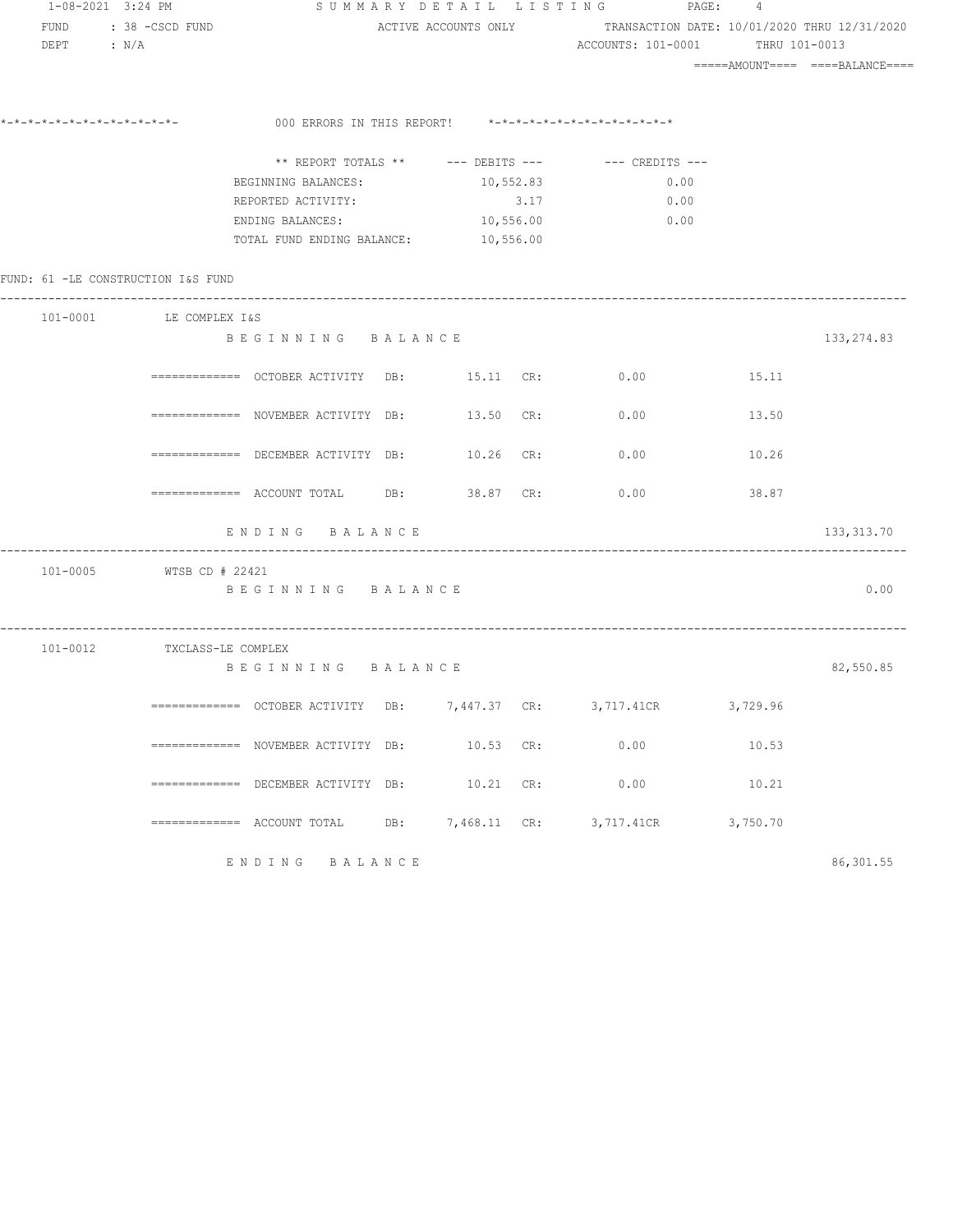|                        | 1-08-2021 3:24 PM                |                                                                                                       |     |             | SUMMARY DETAIL LISTING PAGE:                            | 5     |             |
|------------------------|----------------------------------|-------------------------------------------------------------------------------------------------------|-----|-------------|---------------------------------------------------------|-------|-------------|
|                        |                                  | FUND : 61 -LE CONSTRUCTION I&S FUND ACTIVE ACCOUNTS ONLY TRANSACTION DATE: 10/01/2020 THRU 12/31/2020 |     |             |                                                         |       |             |
| $DEF$ : $N/A$          |                                  |                                                                                                       |     |             | ACCOUNTS: 101-0001 THRU 101-0013                        |       |             |
|                        |                                  |                                                                                                       |     |             |                                                         |       |             |
|                        |                                  |                                                                                                       |     |             |                                                         |       |             |
|                        |                                  | 000 ERRORS IN THIS REPORT! *-*-*-*-*-*-*-*-*-*-*-*-*-*-                                               |     |             |                                                         |       |             |
|                        |                                  |                                                                                                       |     |             | ** REPORT TOTALS ** --- DEBITS --- -- CREDITS ---       |       |             |
|                        |                                  | BEGINNING BALANCES: 215,825.68                                                                        |     |             | 0.00                                                    |       |             |
|                        |                                  | REPORTED ACTIVITY:                                                                                    |     |             | 7,506.98 3,717.41CR                                     |       |             |
|                        |                                  | ENDING BALANCES:                                                                                      |     | 223, 332.66 | 3,717.41CR                                              |       |             |
|                        |                                  | TOTAL FUND ENDING BALANCE: 219,615.25                                                                 |     |             |                                                         |       |             |
|                        | FUND: 81 -HERMLEIGH WTR WKS FUND |                                                                                                       |     |             |                                                         |       |             |
|                        | 101-0001 TEXPOOL-HWW             |                                                                                                       |     |             |                                                         |       |             |
|                        |                                  | BEGINNING BALANCE                                                                                     |     |             |                                                         |       | 112,790.05  |
|                        |                                  | ============ OCTOBER ACTIVITY DB: 15.11 CR: 2.33CR 12.78                                              |     |             |                                                         |       |             |
|                        |                                  | ============ NOVEMBER ACTIVITY DB: 11.39 CR: 0.00                                                     |     |             |                                                         | 11.39 |             |
|                        |                                  | $\overline{\phantom{X}}$ ============ DECEMBER ACTIVITY DB: 8.72 CR:                                  |     |             | 0.00                                                    | 8.72  |             |
|                        |                                  | $\overline{\phantom{1}}$ ============= ACCOUNT TOTAL DB: 35.22 CR:                                    |     |             | 2.33CR                                                  | 32.89 |             |
|                        |                                  | ENDING BALANCE                                                                                        |     |             |                                                         |       | 112,822.94  |
|                        |                                  |                                                                                                       |     |             | 000 ERRORS IN THIS REPORT! *-*-*-*-*-*-*-*-*-*-*-*-*-*- |       |             |
|                        |                                  |                                                                                                       |     |             | ** REPORT TOTALS ** --- DEBITS --- -- CREDITS ---       |       |             |
|                        |                                  | BEGINNING BALANCES: 112,790.05                                                                        |     |             | 0.00                                                    |       |             |
|                        |                                  | REPORTED ACTIVITY:                                                                                    |     | 35.22       | 2.33CR                                                  |       |             |
|                        |                                  | ENDING BALANCES: 112,825.27                                                                           |     |             | 2.33CR                                                  |       |             |
|                        |                                  | TOTAL FUND ENDING BALANCE: 112,822.94                                                                 |     |             |                                                         |       |             |
| FUND: 83 -AIRPORT FUND |                                  |                                                                                                       |     |             |                                                         |       |             |
| 101-0012               |                                  | TXCLASS AIRPORT                                                                                       |     |             |                                                         |       |             |
|                        |                                  | BEGINNING BALANCE                                                                                     |     |             |                                                         |       | 255,015.81  |
|                        |                                  |                                                                                                       |     | 38.27 CR:   | 0.00                                                    | 38.27 |             |
|                        |                                  | ============= NOVEMBER ACTIVITY DB:                                                                   |     | $31.05$ CR: | 0.00                                                    | 31.05 |             |
|                        |                                  | ============ DECEMBER ACTIVITY DB:                                                                    |     | 30.19 CR:   | 0.00                                                    | 30.19 |             |
|                        |                                  | =============    ACCOUNT  TOTAL                                                                       | DB: | 99.51 CR:   | 0.00                                                    | 99.51 |             |
|                        |                                  | ENDING BALANCE                                                                                        |     |             |                                                         |       | 255, 115.32 |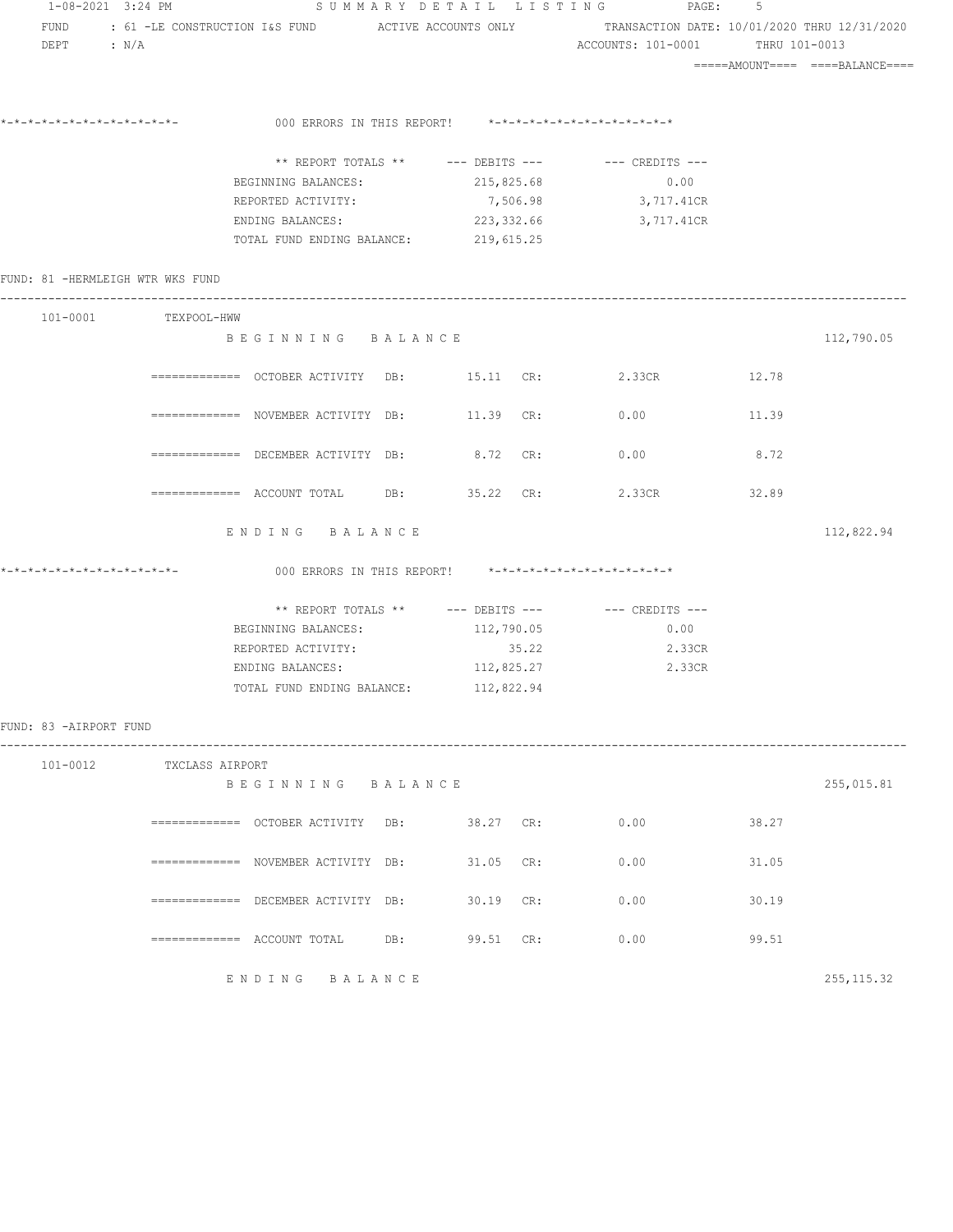| 1-08-2021 3:24 PM         |                      |                                                                           | SUMMARY DETAIL LISTING                                            |                                  | $\texttt{PAGE}$ :<br>6 |                                  |
|---------------------------|----------------------|---------------------------------------------------------------------------|-------------------------------------------------------------------|----------------------------------|------------------------|----------------------------------|
| FUND<br>$DEPT$ : $N/A$    | : 83 -AIRPORT FUND   |                                                                           | ACTIVE ACCOUNTS ONLY TRANSACTION DATE: 10/01/2020 THRU 12/31/2020 | ACCOUNTS: 101-0001 THRU 101-0013 |                        |                                  |
|                           |                      |                                                                           |                                                                   |                                  |                        | =====AMOUNT====  ====BALANCE==== |
|                           |                      | 000 ERRORS IN THIS REPORT! *-*-*-*-*-*-*-*-*-*-*-*-*-*-                   |                                                                   |                                  |                        |                                  |
|                           |                      | ** REPORT TOTALS ** --- DEBITS --- -- CREDITS ---                         |                                                                   |                                  |                        |                                  |
|                           |                      | BEGINNING BALANCES:                                                       | 255,015.81                                                        | 0.00                             |                        |                                  |
|                           |                      | REPORTED ACTIVITY:                                                        |                                                                   | $99.51$ 0.00                     |                        |                                  |
|                           |                      | ENDING BALANCES: 255,115.32                                               |                                                                   | 0.00                             |                        |                                  |
|                           |                      | TOTAL FUND ENDING BALANCE: 255,115.32                                     |                                                                   |                                  |                        |                                  |
| FUND: 85 - SCURRY CO. EMS |                      |                                                                           |                                                                   |                                  |                        |                                  |
|                           | 101-0012 TXCLASS EMS |                                                                           |                                                                   |                                  |                        |                                  |
|                           |                      | BEGINNING BALANCE                                                         |                                                                   |                                  |                        | 330, 935.45                      |
|                           |                      | ============= OCTOBER ACTIVITY DB: 49.65 CR: 0.00 49.65                   |                                                                   |                                  |                        |                                  |
|                           |                      | ============= NOVEMBER ACTIVITY DB: 29,260.20 CR: 58,442.70CR 29,182.50CR |                                                                   |                                  |                        |                                  |
|                           |                      | ============ DECEMBER ACTIVITY DB: 258,133.30 CR: 129,048.25CR 129,085.05 |                                                                   |                                  |                        |                                  |
|                           |                      | ============ ACCOUNT TOTAL DB: 287,443.15 CR: 187,490.95CR 99,952.20      |                                                                   |                                  |                        |                                  |
|                           |                      | ENDING BALANCE                                                            |                                                                   |                                  |                        | 430,887.65                       |
|                           |                      | 000 ERRORS IN THIS REPORT! $*-*-*-*-*-*-*-*-*-*-*-*-*-*-*$                |                                                                   |                                  |                        |                                  |
|                           |                      | ** REPORT TOTALS ** --- DEBITS --- -- -- CREDITS ---                      |                                                                   |                                  |                        |                                  |
|                           |                      | BEGINNING BALANCES: 330,935.45                                            |                                                                   | 0.00                             |                        |                                  |

REPORTED ACTIVITY:  $287,443.15$  187,490.95CR ENDING BALANCES: 618,378.60 187,490.95CR

TOTAL FUND ENDING BALANCE: 430,887.65